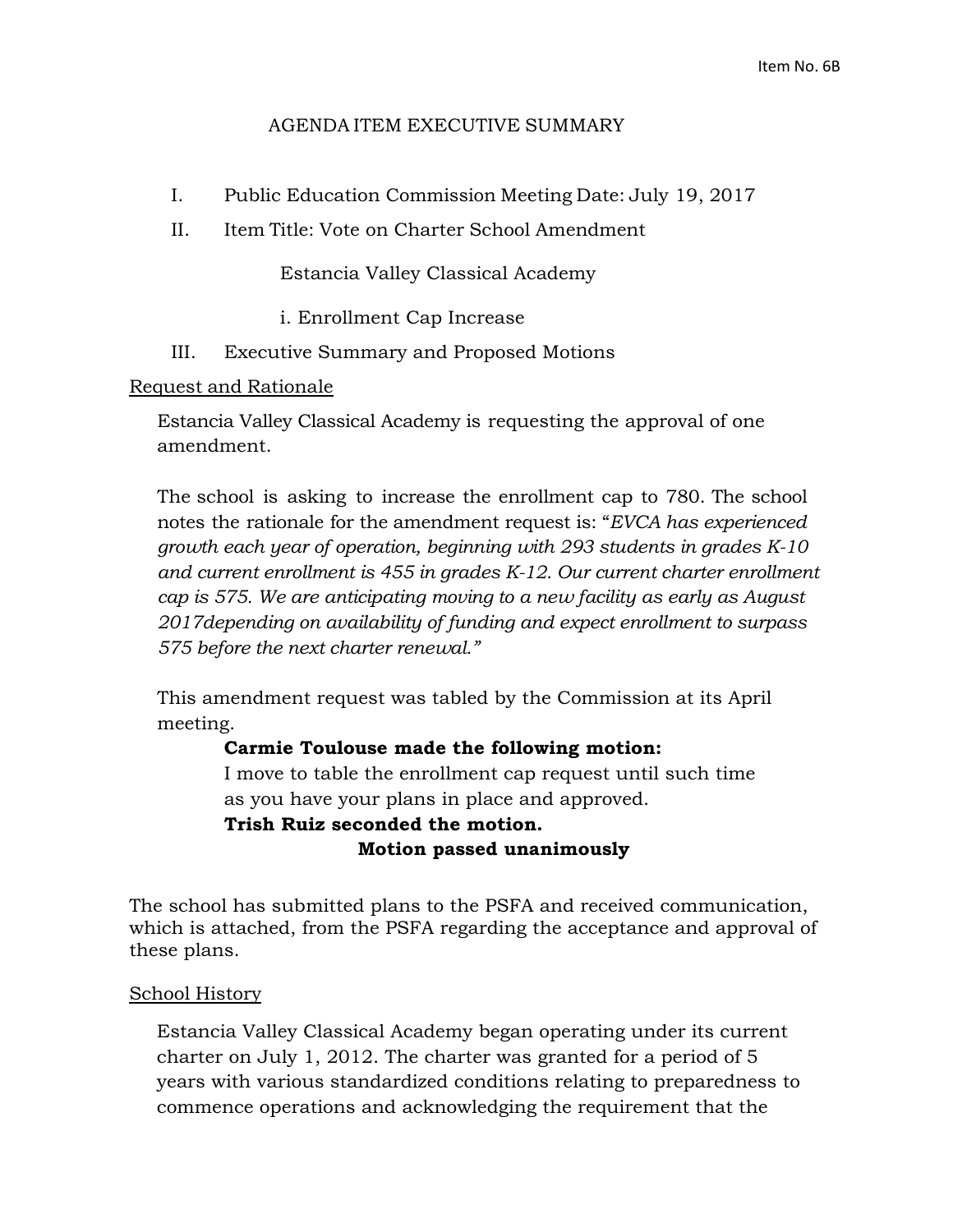charter school to demonstrate improved student academic achievement, and that the PEC use increases in student academic achievement for all groups of students as the most important factor when determining to renew or revoke the school's charter.

The Public Education Commission granted the school a three year conditional renewal in March 2017. The school is authorized to serve grades K-12 and its enrollment cap is 575.

According to the 2016-2017 120th Day STARS report, the school had 449 students enrolled in March 2017.

### School Performance

Estancia Valley Classical Academy Charter School has received the following school grades:

In 2013-14 the school grade was an A. In 2014-2015 the school grade was an A. In 2015-16 the school grade was a C.



The tables below show a comparison of the school's state assessment proficiency data to the statewide data for the same grade levels and the Moriarity Edgewood School District data. This comparison for 2015 indicates that the school scored a higher proficiency in both math and reading than the statewide and Moriarity Edgewood School District's proficiency rates.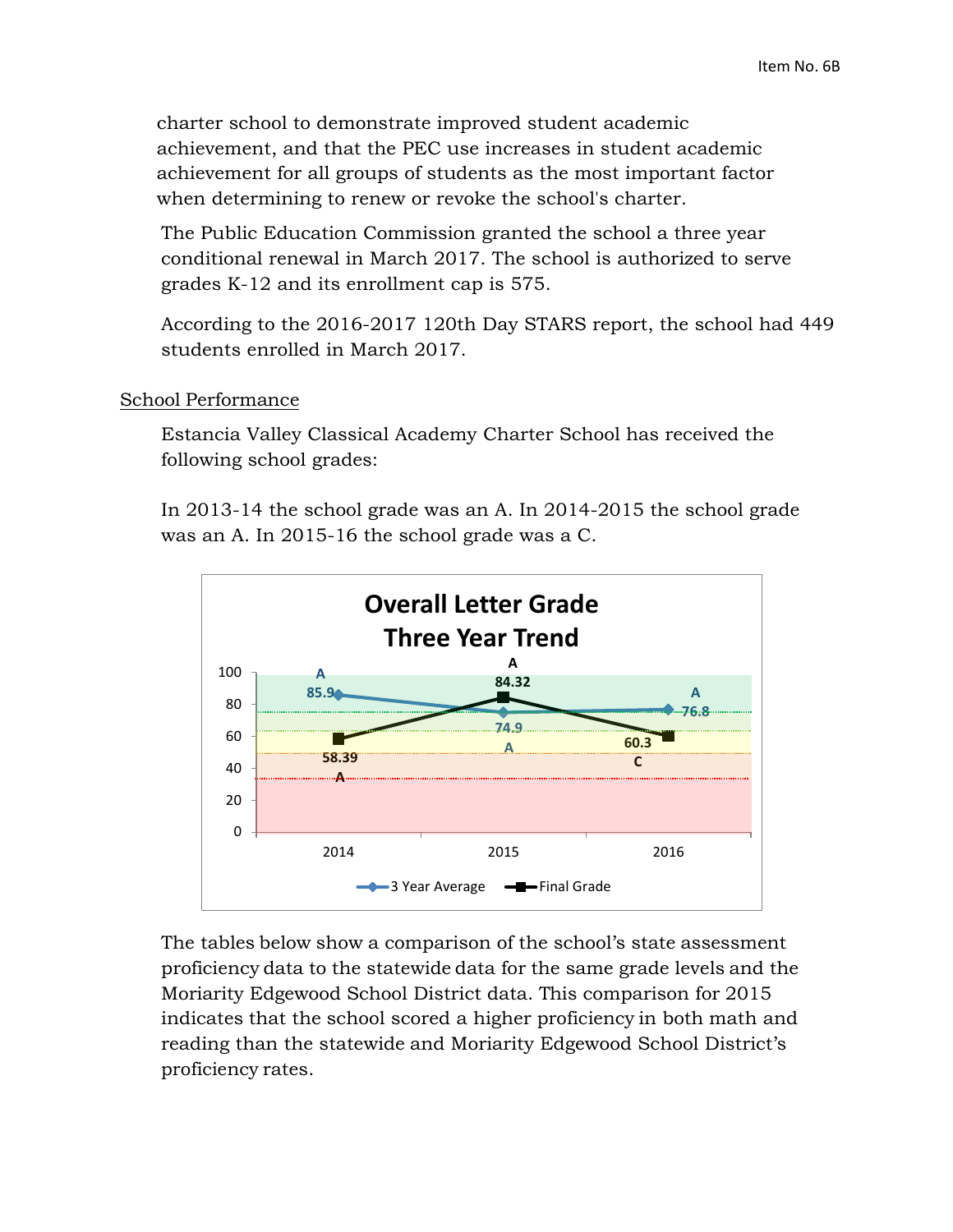

The 2016 state assessment performance data demonstrate a slight decline in both math and reading from the prior year. The tables below show a comparison of the school's state assessment proficiency data to the statewide data for the same grade levels and the Moriarity Edgewood School District data. This comparison for 2016 indicates that the school scored a higher proficiency in both math and reading than the statewide and Moriarity Edgewood School District's proficiency rates.



## School Enrollment and Demographics Data

The 120 day enrollment count at Estancia Valley Classical Academy Charter School was 449 students for the 2016-2017 school year and 404 students for the 2015-2016 school year. This demonstrates an increase in total enrollment by 45 students.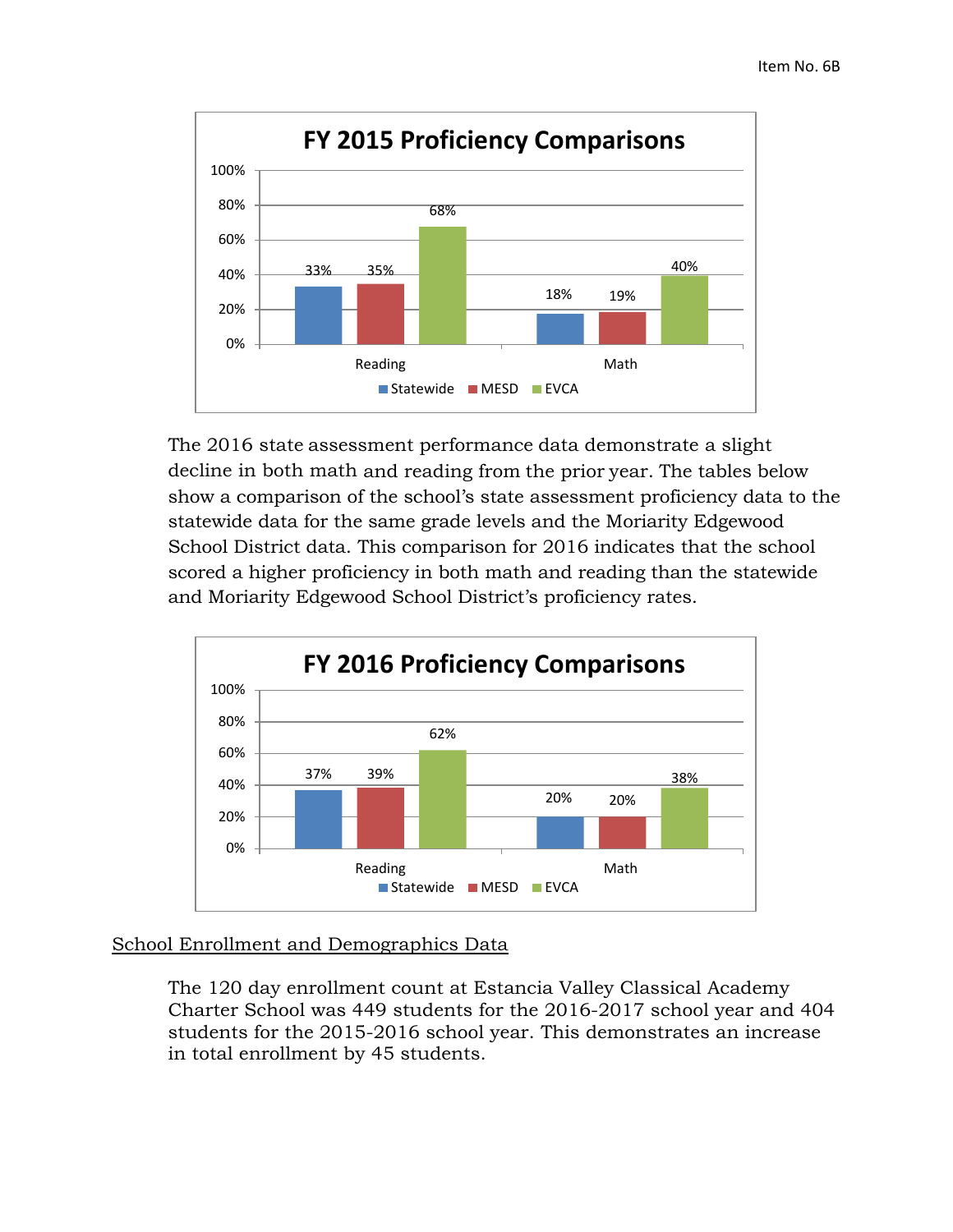Student demographics and subgroup enrollment for Estancia Valley Classical Academy Charter School for the 2016-17 school year as compared to Moriarity Edgewood School District's data is provided below.



#### Recommendation

Because the school has demonstrated an acceptable level of academic performance through letter grade performance, PED recommends the approval of the amendment request to increase the school's enrollment cap from 575 to 780. Because the request appears to be necessary for the school to obtain the approval of financing for a new facility, the Commission may consider granting a conditional approval as it did in other recent amendment requests. This approval could be conditioned on maintaining academic performance, correcting organizational performance concerns, and obtaining a compliant facility that can accommodate 780 students.

#### **Proposed Motions – Enrollment Cap**

Move to approve the amendment request presented by Estancia Valley